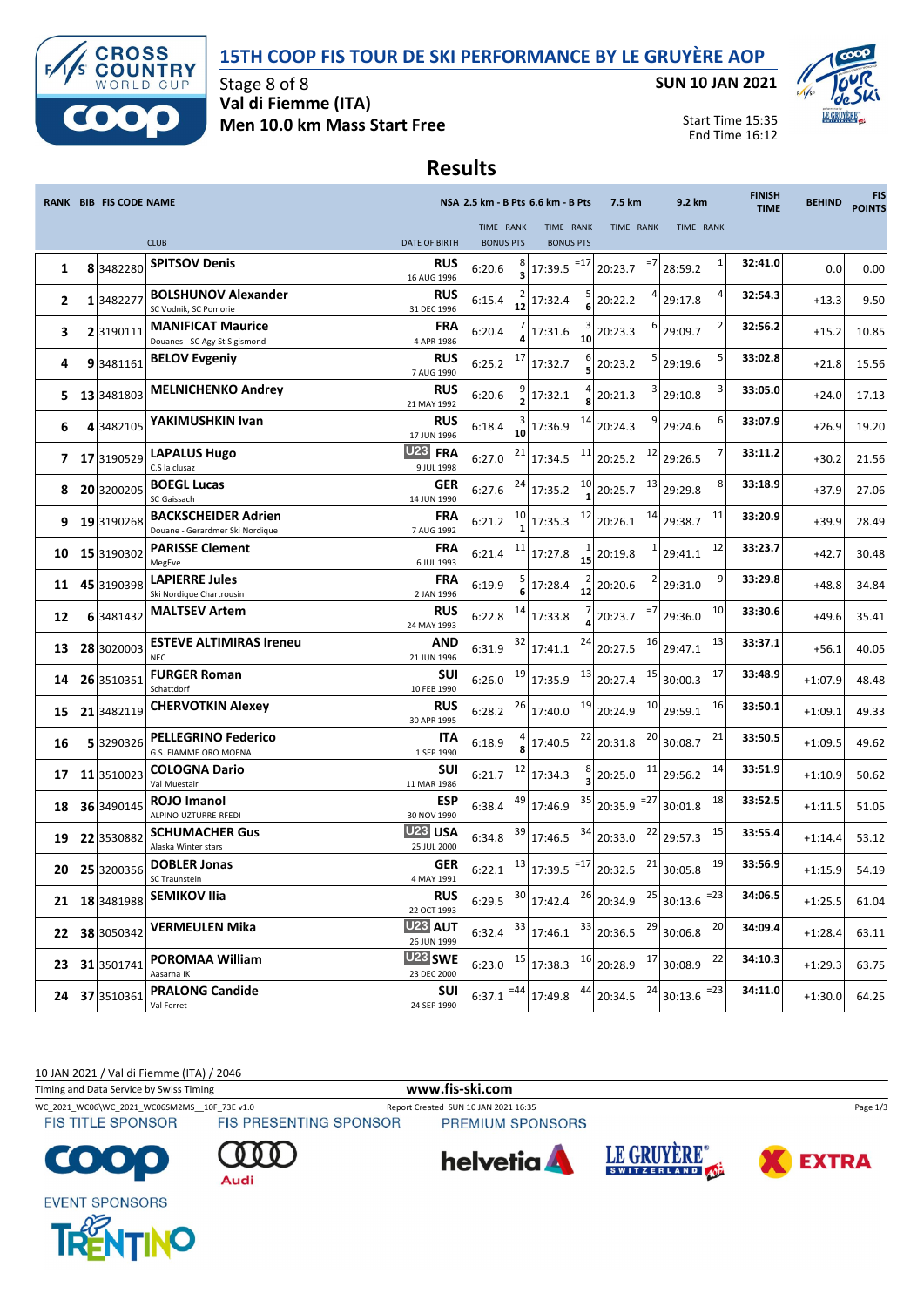



Stage 8 of 8 **Val di Fiemme (ITA) Men 10.0 km Mass Start Free** **SUN 10 JAN 2021**



Start Time 15:35 End Time 16:12

### **Results**

|    | <b>RANK BIB FIS CODE NAME</b> |                                                                |                                    |                               | NSA 2.5 km - B Pts 6.6 km - B Pts  | 7.5 km                                        | 9.2 km             | <b>FINISH</b><br><b>TIME</b> | <b>BEHIND</b> | <b>FIS</b><br><b>POINTS</b> |
|----|-------------------------------|----------------------------------------------------------------|------------------------------------|-------------------------------|------------------------------------|-----------------------------------------------|--------------------|------------------------------|---------------|-----------------------------|
|    |                               | <b>CLUB</b>                                                    | <b>DATE OF BIRTH</b>               | TIME RANK<br><b>BONUS PTS</b> | TIME RANK<br><b>BONUS PTS</b>      | TIME RANK                                     | TIME RANK          |                              |               |                             |
| 25 | 23 3200376                    | <b>NOTZ Florian</b><br>SZ Roemerstein                          | GER<br>24 APR 1992                 | 46<br>6:37.5                  | 23<br>17:41.0                      | 20:35.5                                       | $26$ 30:18.4<br>26 | 34:13.1                      | $+1:32.1$     | 65.75                       |
| 26 | 30 3290504                    | <b>VENTURA Paolo</b><br>C.S. ESERCITO                          | <b>ITA</b><br>1 APR 1996           | 35<br>6:32.8                  | 30<br>17:44.9                      | 20:40.5                                       | $35$ 30:16.1<br>25 | 34:14.6                      | $+1:33.6$     | 66.82                       |
| 27 | 41 3200676                    | <b>BRUGGER Janosch</b><br>WSG Schluchsee                       | <b>GER</b><br>6 JUN 1997           | 31<br>6:30.5                  | 29<br>17:44.7                      | 38<br>20:42.9                                 | 32<br>30:34.2      | 34:18.2                      | $+1:37.2$     | 69.39                       |
| 28 | 29 3150570                    | <b>NOVAK Michal</b><br>Dukla Liberec                           | <b>CZE</b><br>26 OCT 1996          | 29<br>6:29.2                  | 28<br>17:43.8                      | $=27$<br>20:35.9                              | 27<br>30:18.5      | 34:19.3                      | $+1:38.3$     | 70.18                       |
| 29 | 14 3482806                    | <b>TERENTEV Alexander</b>                                      | U <sub>23</sub> RUS<br>19 MAY 1999 | 25<br>6:27.9                  | 17:42.5                            | $27$ 20:37.6                                  | 29<br>$32$ 30:29.8 | 34:20.5                      | $+1:39.5$     | 71.04                       |
| 30 | 43 3250038                    | <b>EINARSSON Snorri Eythor</b><br>Ullur                        | <b>ISL</b><br>21 FEB 1986          | 6:35.6                        | 31<br>17:45.6                      | 33<br>20:38.4                                 | 28<br>30:26.5      | 34:24.0                      | $+1:43.0$     | 73.53                       |
| 31 | 27 3510342                    | <b>BAUMANN Jonas</b><br>Tambo Spluegen                         | <b>SUI</b><br>27 MAR 1990          | 18<br>6:25.5                  | 15<br>17:37.4                      | 23<br>20:33.9                                 | 30<br>30:31.1      | 34:29.5                      | $+1:48.5$     | 77.46                       |
| 32 | 35 3501297                    | <b>SANDSTROEM Bjoern</b><br>Piteaa Elit SK                     | <b>SWE</b><br>17 FEB 1995          | 38<br>6:34.6                  | 45<br>17:50.0                      | $20:41.6$ <sup>=36</sup>                      | 36<br>30:41.6      | 34:30.9                      | $+1:49.9$     | 78.46                       |
| 33 | 48 3180436                    | <b>MIKKONEN Juho</b><br>Vuokatti Ski Team Kainuu               | <b>FIN</b><br>28 DEC 1990          | $6:29.0$ <sup>=27</sup>       | $17:48.4$ <sup>=38</sup>           | 43<br>20:49.4                                 | 35<br>30:39.4      | 34:42.7                      | $+2:01.7$     | 86.88                       |
| 34 | 34 3290357                    | <b>BERTOLINA Mirco</b><br>C.S. CARABINIERI SEZ. SCI            | <b>ITA</b><br>11 MAY 1991          | $6:37.1$ <sup>=44</sup>       | 40<br>17:48.7                      | 34<br>20:39.5                                 | 31<br>30:32.7      | 34:44.6                      | $+2:03.6$     | 88.24                       |
| 35 | 10 3501255                    | <b>SVENSSON Oskar</b><br>Falun Borlaenge sk                    | <b>SWE</b><br>7 SEP 1995           | 22<br>6:27.1                  | 17:40.2                            | $20$ <sub>20:41.6</sub><br>$= 36$             | 37<br>30:46.3      | 34:46.4                      | $+2:05.4$     | 89.53                       |
| 36 | 32 3510534                    | <b>KLEE Beda</b><br>Speer Ebnat-Kappel                         | <b>SUI</b><br>16 JUN 1996          | 43<br>6:36.2                  | $17:47.6$ <sup>37</sup> 20:37.0    | 30                                            | 34<br>30:37.6      | 34:47.6                      | $+2:06.6$     | 90.38                       |
| 37 | 46 3270010                    | <b>MALONEY WESTGAARD Thomas</b>                                | <b>IRL</b><br>10 OCT 1995          | 51<br>6:40.1                  | $17:52.2$ <sup>=47</sup>           | 46<br>20:56.4                                 | 38<br>30:49.2      | 34:54.1                      | $+2:13.1$     | 95.02                       |
| 38 | 42 3530532                    | <b>PATTERSON Scott</b><br>Alaska Pacific University Nordic Sk  | <b>USA</b><br>28 JAN 1992          | 42<br>6:36.1                  | $=41$<br>17:49.1                   | 31<br>20:37.3                                 | 33<br>30:37.2      | 35:04.0                      | $+2:23.0$     | 102.09                      |
| 39 | 44 3501176                    | <b>RUUS Marcus</b><br>AAsarna IK                               | <b>SWE</b><br>30 APR 1994          | 50<br>6:39.2                  | 49<br>17:52.4                      | 45<br>20:54.4                                 | 40<br>31:00.7      | 35:07.9                      | $+2:26.9$     | 104.88                      |
| 40 | 40 3150509                    | <b>KNOP Petr</b><br>Dukla Liberec                              | <b>CZE</b><br>12 MAY 1994          | 37<br>6:33.6                  | $17:49.1$ <sup>=41</sup>           | 39<br>20:44.4                                 | 39<br>30:56.1      | 35:13.6                      | $+2:32.6$     | 108.94                      |
| 41 | 16 3290379                    | de FABIANI Francesco<br>C.S. ESERCITO                          | <b>ITA</b><br>21 APR 1993          | 20<br>6:26.4                  | 21<br>17:40.3                      | 19<br>20:30.9                                 | 41<br>31:00.8      | 35:16.2                      | $+2:35.2$     | 110.80                      |
| 42 | 33 3290407                    | <b>SALVADORI Giandomenico</b><br>GRUPPO SCIATORI FIAMME GIALLE | ITA<br>8 OCT 1992                  | $6:29.0$ <sup>=27</sup>       | 25<br>17:41.7                      | 18<br>20:30.1                                 | 42<br>31:03.4      | 35:23.0                      | $+2:42.0$     | 115.66                      |
| 43 | 24 3181007                    | <b>VUORELA Markus</b><br>Jamin Janne                           | <b>FIN</b><br>28 MAY 1996          | 23<br>6:27.3                  | 36<br>17:47.5                      | 42<br>20:48.7                                 | 43<br>31:10.4      | 35:27.3                      | $+2:46.3$     | 118.73                      |
| 44 | 49 3200241                    | <b>BING Thomas</b><br>Rhoener WSV Dermbach                     | <b>GER</b><br>3 APR 1990           | 6:37.7                        | 32<br>17:45.9                      | 20:45.1                                       | $40$ 31:15.7<br>44 | 35:29.6                      | $+2:48.6$     | 120.37                      |
| 45 | 47 3150519                    | <b>FELLNER Adam</b><br>Fenix Ski team jesenik                  | <b>CZE</b><br>10 AUG 1993          |                               |                                    | 6:33.0 $36$ 17:49.7 $43$ 20:46.7 $41$ 31:17.4 | 45                 | 35:31.5                      |               | $+2:50.5$ 121.72            |
| 46 | 12 3190353                    | <b>CHAUVIN Valentin</b><br>Haut Jura ski                       | <b>FRA</b><br>30 DEC 1995          |                               | 6:23.3 $16$ 17:48.4 $= 38$ 20:53.7 |                                               | $44$ 31:26.8<br>47 | 35:32.8                      |               | $+2:51.8$ 122.65            |
| 47 | 73190345                      | <b>JOUVE Richard</b><br>ARMEE CLUB DES SPORTS DE MERIBEL       | <b>FRA</b><br>25 OCT 1994          | 6:20.1                        | 17:35.2                            | 21:00.4                                       | $48$ 31:20.3<br>46 | 35:43.9                      |               | +3:02.9 130.58              |
| 48 | 50 3530713                    | <b>BOLGER Kevin</b><br>Sun Valley Ski Education Fnd            | <b>USA</b><br>11 APR 1993          | 48<br>6:37.8                  | 50<br>17:54.6                      | 21:14.2                                       | $49$ 31:34.6<br>48 | 35:53.9                      |               | +3:12.9 137.72              |

10 JAN 2021 / Val di Fiemme (ITA) / 2046

Timing and Data Service by Swiss Timing **www.fis-ski.com**

WC\_2021\_WC06\WC\_2021\_WC06SM2MS\_\_10F\_73E v1.0 Report Created SUN 10 JAN 2021 16:35 Page 2/3<br>FIS TITLE SPONSOR FIS PRESENTING SPONSOR PREMIUM SPONSORS

**FIS TITLE SPONSOR** 

Audi

PREMIUM SPONSORS







**EVENT SPONSORS** 

**COTO**